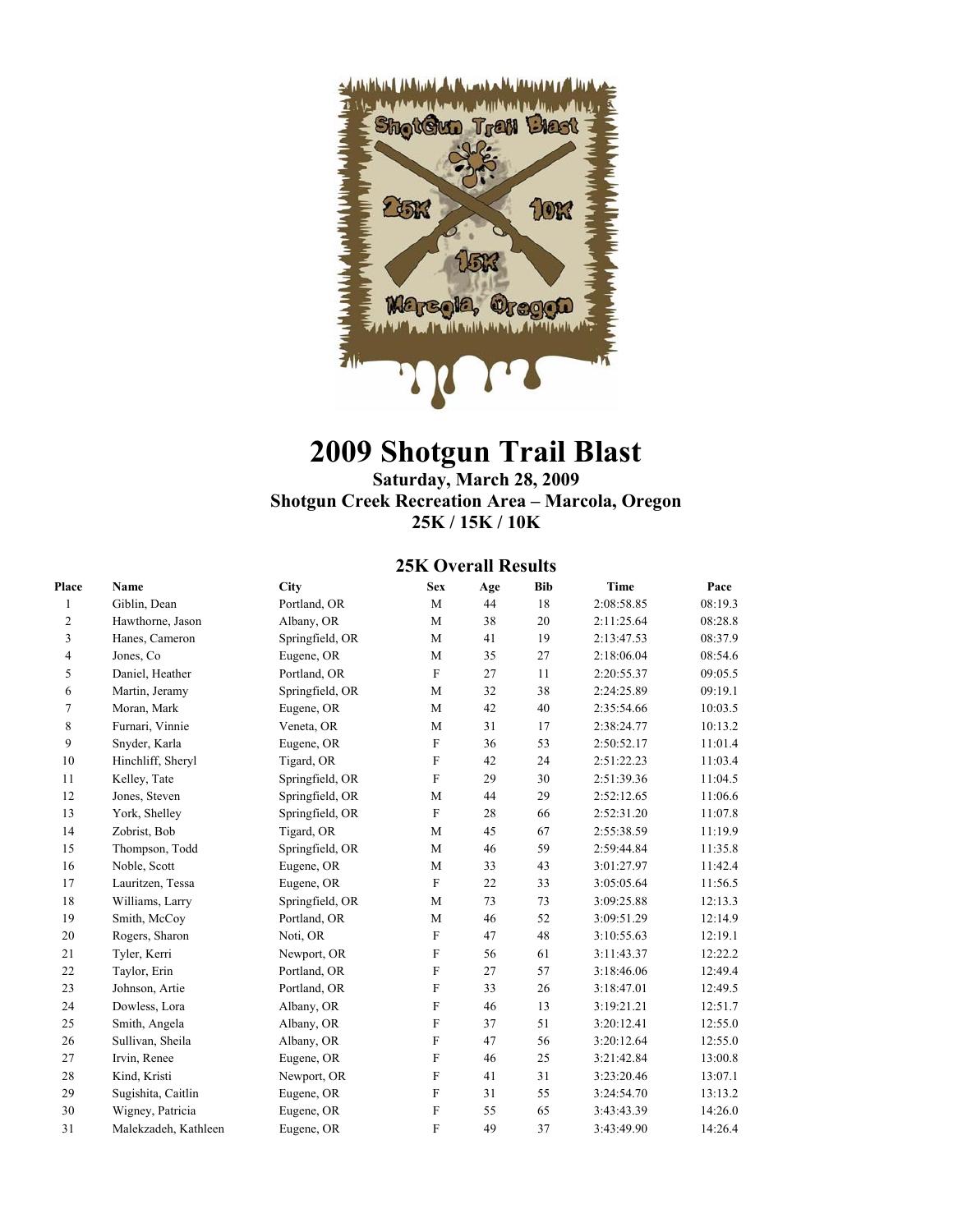### **25K Age Group Results**

| Category     | Place          | Name                 | <b>City</b>     | Age | Time       | Pace    |
|--------------|----------------|----------------------|-----------------|-----|------------|---------|
| 20-24 Female |                |                      |                 |     |            |         |
|              | 1              | Lauritzen, Tessa     | Eugene, OR      | 22  | 3:05:05.64 | 11:56.5 |
| 25-29 Female |                |                      |                 |     |            |         |
|              | $\mathbf{1}$   | Daniel, Heather      | Portland, OR    | 27  | 2:20:55.37 | 09:05.5 |
|              | $\mathfrak{2}$ | Kelley, Tate         | Springfield, OR | 29  | 2:51:39.36 | 11:04.5 |
|              | 3              | York, Shelley        | Springfield, OR | 28  | 2:52:31.20 | 11:07.8 |
|              | $\overline{4}$ | Taylor, Erin         | Portland, OR    | 27  | 3:18:46.06 | 12:49.4 |
| 30-34 Male   |                |                      |                 |     |            |         |
|              | $\mathbf{1}$   | Martin, Jeramy       | Springfield, OR | 32  | 2:24:25.89 | 09:19.1 |
|              | $\overline{c}$ | Furnari, Vinnie      | Veneta, OR      | 31  | 2:38:24.77 | 10:13.2 |
|              | 3              | Noble, Scott         | Eugene, OR      | 33  | 3:01:27.97 | 11:42.4 |
| 30-34 Female |                |                      |                 |     |            |         |
|              | 1              | Johnson, Artie       | Portland, OR    | 33  | 3:18:47.01 | 12:49.5 |
|              | $\overline{c}$ | Sugishita, Caitlin   | Eugene, OR      | 31  | 3:24:54.70 | 13:13.2 |
| 35-39 Male   |                |                      |                 |     |            |         |
|              | $\mathbf{1}$   | Hawthorne, Jason     | Albany, OR      | 38  | 2:11:25.64 | 08:28.8 |
|              | $\overline{c}$ | Jones, Co            | Eugene, OR      | 35  | 2:18:06.04 | 08:54.6 |
| 35-39 Female |                |                      |                 |     |            |         |
|              | $\mathbf{1}$   | Snyder, Karla        | Eugene, OR      | 36  | 2:50:52.17 | 11:01.4 |
|              | $\overline{2}$ | Smith, Angela        | Albany, OR      | 37  | 3:20:12.41 | 12:55.0 |
| 40-44 Male   |                |                      |                 |     |            |         |
|              | $\mathbf{1}$   | Giblin, Dean         | Portland, OR    | 44  | 2:08:58.85 | 08:19.3 |
|              | $\mathfrak{2}$ | Hanes, Cameron       | Springfield, OR | 41  | 2:13:47.53 | 08:37.9 |
|              | 3              | Moran, Mark          | Eugene, OR      | 42  | 2:35:54.66 | 10:03.5 |
|              | $\overline{4}$ | Jones, Steven        | Springfield, OR | 44  | 2:52:12.65 | 11:06.6 |
| 40-44 Female |                |                      |                 |     |            |         |
|              | $\mathbf{1}$   | Hinchliff, Sheryl    | Tigard, OR      | 42  | 2:51:22.23 | 11:03.4 |
|              | $\overline{c}$ | Kind, Kristi         | Newport, OR     | 41  | 3:23:20.46 | 13:07.1 |
| 45-49 Male   |                |                      |                 |     |            |         |
|              | $\mathbf{1}$   | Zobrist, Bob         | Tigard, OR      | 45  | 2:55:38.59 | 11:19.9 |
|              | $\mathfrak{2}$ | Thompson, Todd       | Springfield, OR | 46  | 2:59:44.84 | 11:35.8 |
|              | 3              | Smith, McCoy         | Portland, OR    | 46  | 3:09:51.29 | 12:14.9 |
| 45-49 Female |                |                      |                 |     |            |         |
|              | 1              | Rogers, Sharon       | Noti, OR        | 47  | 3:10:55.63 | 12:19.1 |
|              | $\overline{c}$ | Dowless, Lora        | Albany, OR      | 46  | 3:19:21.21 | 12:51.7 |
|              | 3              | Sullivan, Sheila     | Albany, OR      | 47  | 3:20:12.64 | 12:55.0 |
|              | $\overline{4}$ | Irvin, Renee         | Eugene, OR      | 46  | 3:21:42.84 | 13:00.8 |
|              | 5              | Malekzadeh, Kathleen | Eugene, OR      | 49  | 3:43:49.90 | 14:26.4 |
| 55-59 Female |                |                      |                 |     |            |         |
|              | $\mathbf{1}$   | Tyler, Kerri         | Newport, OR     | 56  | 3:11:43.37 | 12:22.2 |
|              | $\overline{c}$ | Wigney, Patricia     | Eugene, OR      | 55  | 3:43:43.39 | 14:26.0 |
| 70-74 Male   |                |                      |                 |     |            |         |
|              | $\mathbf{1}$   | Williams, Larry      | Springfield, OR | 73  | 3:09:25.88 | 12:13.3 |
|              |                |                      |                 |     |            |         |

### **15K Overall Results**

| Place | <b>Name</b>        | <b>City</b>     | <b>Sex</b> | Age | <b>Bib</b>     | Time       | Pace    |
|-------|--------------------|-----------------|------------|-----|----------------|------------|---------|
|       | Downin, Andy       | Eugene, OR      | M          | 36  | 15             | 1:10:04.06 | 07:32.0 |
| 2     | Terlecki, Garv     | Salem, OR       | M          | 34  | 75             | 1:27:44.49 | 09:26.1 |
| 3     | Ball, Kristen      | Roseburg, OR    | F          | 45  | 6              | 1:28:57.79 | 09:34.0 |
| 4     | Cridge, Marcus     | Salem, OR       | M          | 41  | 10             | 1:36:56.57 | 10:25.4 |
| 5     | Hurley, Terri      | Springfield, OR | F          | 38  | 74             | 1:37:22.01 | 10:28.2 |
| 6     | Philpott, Sheri    | Monroe, OR      | F          | 50  | 45             | 1:49:23.65 | 11:45.8 |
|       | Wagner, Mary       | Portland, OR    | F          | 58  | 62             | 1:52:11.11 | 12:03.8 |
| 8     | Hennessey, Carolyn | Eugene, OR      | F          | 42  | 22             | 1:59:39.45 | 12:52.0 |
| 9     | Jones, Robert      | Eugene, OR      | M          | 65  | 28             | 2:03:18.23 | 13:15.5 |
| 10    | Hinchliff, Dean    | Tigard, OR      | M          | 50  | 23             | 2:04:02.27 | 13:20.2 |
| 11    | Zobrist, Shauna    | Tigard, OR      | F          | 42  | 68             | 2:07:38.65 | 13:43.5 |
| 12    | Anderson, Penny    | Lebanon, OR     | F          | 28  | $\overline{c}$ | 2:29:53.87 | 16:07.1 |
| 13    | Benn, Claudia      | Coos Bay, OR    | F          | 55  | 8              | 2:36:37.03 | 16:50.4 |
| 14    | Nash, Jennifer     | Portland, OR    | F          | 28  | 42             | 2:40:14.02 | 17:13.8 |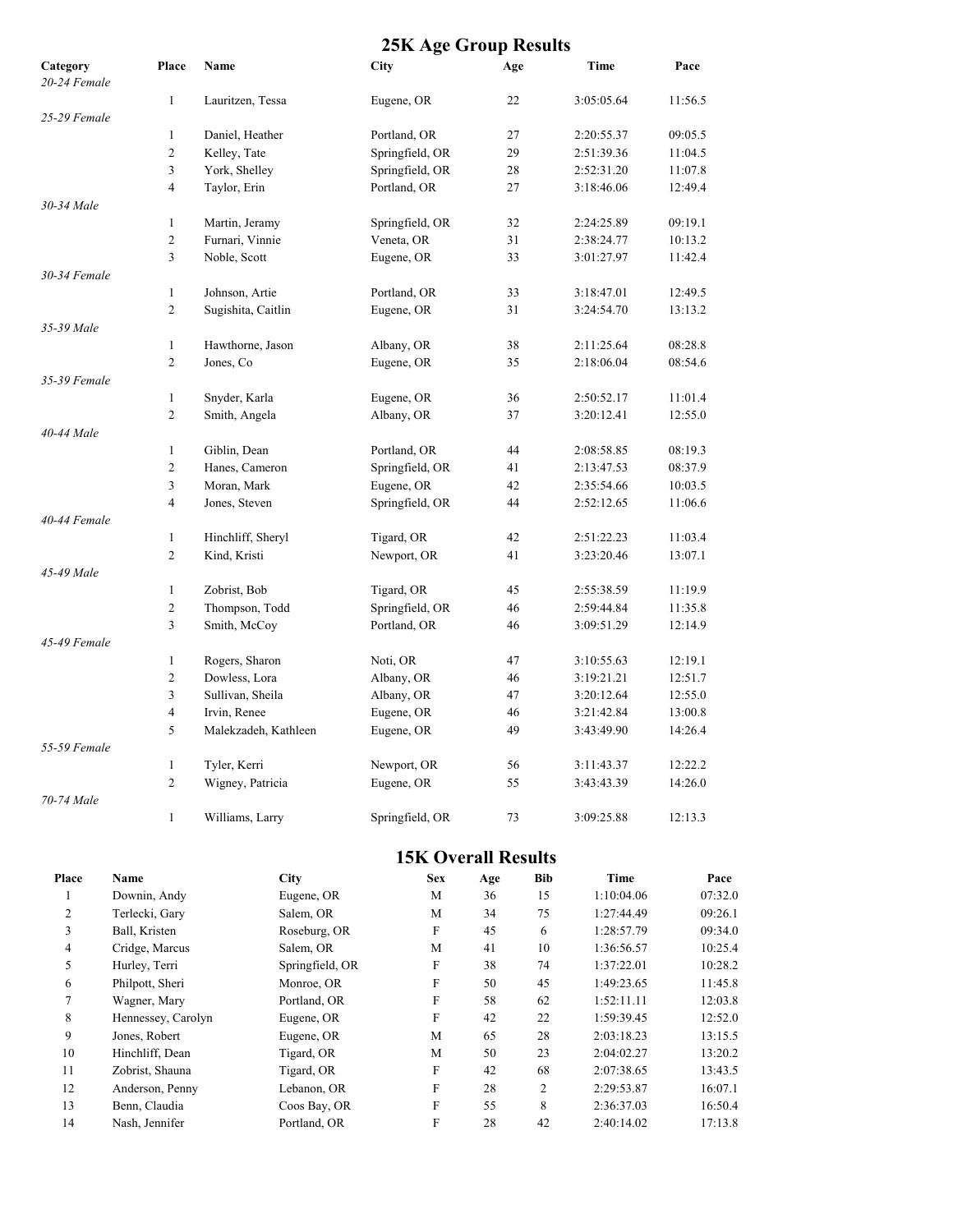|                          |                     |                                       | <b>15K Age Group Results</b> |     |              |                          |         |  |
|--------------------------|---------------------|---------------------------------------|------------------------------|-----|--------------|--------------------------|---------|--|
| Category<br>25-29 Female | Place               | Name                                  | City                         | Age |              | Time                     | Pace    |  |
|                          | 1                   | Anderson, Penny                       | Lebanon, OR                  | 28  |              | 2:29:53.87               | 16:07.1 |  |
|                          | $\overline{c}$      | Nash, Jennifer                        | Portland, OR                 | 28  |              | 2:40:14.02               | 17:13.8 |  |
| 30-34 Male               |                     |                                       |                              |     |              |                          |         |  |
|                          | $\mathbf{1}$        | Terlecki, Gary                        | Salem, OR                    | 34  |              | 1:27:44.49               | 09:26.1 |  |
| 35-39 Male               |                     |                                       |                              |     |              |                          |         |  |
|                          | 1                   | Downin, Andy                          | Eugene, OR                   | 36  |              | 1:10:04.06               | 07:32.0 |  |
| 35-39 Female             |                     |                                       |                              |     |              |                          |         |  |
|                          | $\mathbf{1}$        | Hurley, Terri                         | Springfield, OR              | 38  |              | 1:37:22.01               | 10:28.2 |  |
| 40-44 Male               |                     |                                       |                              |     |              |                          |         |  |
|                          | 1                   | Cridge, Marcus                        | Salem, OR                    | 41  |              | 1:36:56.57               | 10:25.4 |  |
| 40-44 Female             |                     |                                       |                              | 42  |              |                          | 12:52.0 |  |
|                          | 1<br>$\overline{c}$ | Hennessey, Carolyn<br>Zobrist, Shauna | Eugene, OR<br>Tigard, OR     | 42  |              | 1:59:39.45<br>2:07:38.65 | 13:43.5 |  |
| 45-49 Female             |                     |                                       |                              |     |              |                          |         |  |
|                          | 1                   | Ball, Kristen                         | Roseburg, OR                 | 45  |              | 1:28:57.79               | 09:34.0 |  |
| 50-54 Male               |                     |                                       |                              |     |              |                          |         |  |
|                          | 1                   | Hinchliff, Dean                       | Tigard, OR                   | 50  |              | 2:04:02.27               | 13:20.2 |  |
| 50-54 Female             |                     |                                       |                              |     |              |                          |         |  |
|                          | 1                   | Philpott, Sheri                       | Monroe, OR                   | 50  |              | 1:49:23.65               | 11:45.8 |  |
| 55-59 Female             |                     |                                       |                              |     |              |                          |         |  |
|                          | 1                   | Wagner, Mary                          | Portland, OR                 | 58  |              | 1:52:11.11               | 12:03.8 |  |
|                          | $\overline{2}$      | Benn, Claudia                         | Coos Bay, OR                 | 55  |              | 2:36:37.03               | 16:50.4 |  |
| 65-69 Male               |                     |                                       |                              |     |              |                          |         |  |
|                          | 1                   | Jones, Robert                         | Eugene, OR                   | 65  |              | 2:03:18.23               | 13:15.5 |  |
|                          |                     |                                       | <b>10K Overall Results</b>   |     |              |                          |         |  |
| Place                    | Name                | City                                  | <b>Sex</b>                   | Age | <b>Bib</b>   | <b>Time</b>              | Pace    |  |
| 1                        | Boese, Rob          | Harrisburg, OR                        | M                            | 45  | 72           | 54:50.98                 | 08:50.8 |  |
| 2                        | Noll, Steve         | Cottage Grove, OR                     | M                            | 49  | 44           | 57:44.45                 | 09:18.8 |  |
| 3                        | Wald, Chad          | Springfield, OR                       | M                            | 26  | 63           | 1:01:40.23               | 09:56.8 |  |
| 4                        | Meyr, Huff          | Brownsville, OR                       | М                            | 43  | 39           | 1:03:50.15               | 10:17.8 |  |
| 5                        | Lynn, Ken           | Eugene, OR                            | М                            | 43  | 36           | 1:04:35.06               | 10:25.0 |  |
| 6                        | Wyckoff, William    | Eugene, OR                            | М                            | 44  | 76           | 1:05:23.77               | 10:32.9 |  |
| 7                        | Wald, Russell       | Springfield, OR                       | M                            | 52  | 64           | 1:05:33.55               | 10:34.4 |  |
| 8                        | Sattler, Robyn      | Springfield, OR                       | F                            | 43  | 49           | 1:09:14.57               | 11:10.1 |  |
| 9                        | Thrall, Marlo       | Eugene, OR                            | F                            | 39  | 60           | 1:09:18.93               | 11:10.8 |  |
| 10                       | Layton, Amanda      | Eugene, OR                            | F                            | 22  | 34           | 1:11:59.01               | 11:36.6 |  |
| 11                       | Dowless, Mariah     | Albany, OR                            | $\boldsymbol{\mathrm{F}}$    | 17  | 14           | 1:14:00.55               | 11:56.2 |  |
| $12\,$                   | Sullivan, Garrett   | Albany, OR                            | $\mathbf M$                  | 19  | 71           | 1:14:01.80               | 11:56.4 |  |
| 13                       | Cornutt, Ka'ryn     | Corvallis, OR                         | F                            | 26  | $70\,$       | 1:15:37.17               | 12:11.8 |  |
| 14                       | Aleshire, Jennifer  | Springfield, OR                       | F                            | 31  | $\mathbf{1}$ | 1:15:53.10               | 12:14.4 |  |
| 15                       | Bailey, George      | Medford, OR                           | M                            | 58  | 3            | 1:16:11.71               | 12:17.4 |  |
| 16                       | Bailey, Rachael     | Medford, OR                           | F                            | 22  | 4            | 1:16:12.45               | 12:17.5 |  |
| 17                       | Bailey, Ryan        | Medford, OR                           | M                            | 24  | 5            | 1:16:41.94               | 12:22.2 |  |
| $18\,$                   | Fernandez, Lara     | Eugene, OR                            | $\mathbf F$                  | 39  | 16           | 1:16:52.10               | 12:23.9 |  |
| 19                       | Landau, Deb         | Springfield, OR                       | F                            | 39  | 32           | 1:20:20.23               | 12:57.5 |  |
| $20\,$                   | Plucker, Kathleen   | Springfield, OR                       | F                            | 34  | 46           | 1:40:01.60               | 16:08.0 |  |
| 21                       | Dods, Jane          | Springfield, OR                       | $\boldsymbol{\mathrm{F}}$    | 73  | 12           | 1:46:30.76               | 17:10.8 |  |
| $22\,$                   | Clark, Tracy        | Springfield, OR                       | F                            | 38  | 9            | 2:07:30.93               | 20:34.0 |  |
| 23                       | Snyder, Susanne     | Eugene, OR                            | F                            | 36  | 54           | 2:07:31.75               | 20:34.2 |  |

## **10K Age Group Results**

| Category<br>$15-19$ Female | Place | Name              | $\tilde{\phantom{a}}$<br>City | Age | Time       | Pace    |
|----------------------------|-------|-------------------|-------------------------------|-----|------------|---------|
|                            |       | Dowless, Mariah   | Albany, OR                    | 17  | 1:14:00.55 | 11:56.2 |
| 15-19 Male                 |       |                   |                               |     |            |         |
|                            |       | Sullivan, Garrett | Albany, OR                    | 19  | 1:14:01.80 | 11:56.4 |
| 20-24 Male                 |       |                   |                               |     |            |         |
|                            |       | Bailey, Ryan      | Medford, OR                   | 24  | 1:16:41.94 | 12:22.2 |
| $20-24$ Female             |       |                   |                               |     |            |         |
|                            |       | Layton, Amanda    | Eugene, OR                    | 22  | 1:11:59.01 | 11:36.6 |
|                            | 2     | Bailey, Rachael   | Medford, OR                   | 22  | 1:16:12.45 | 12:17.5 |